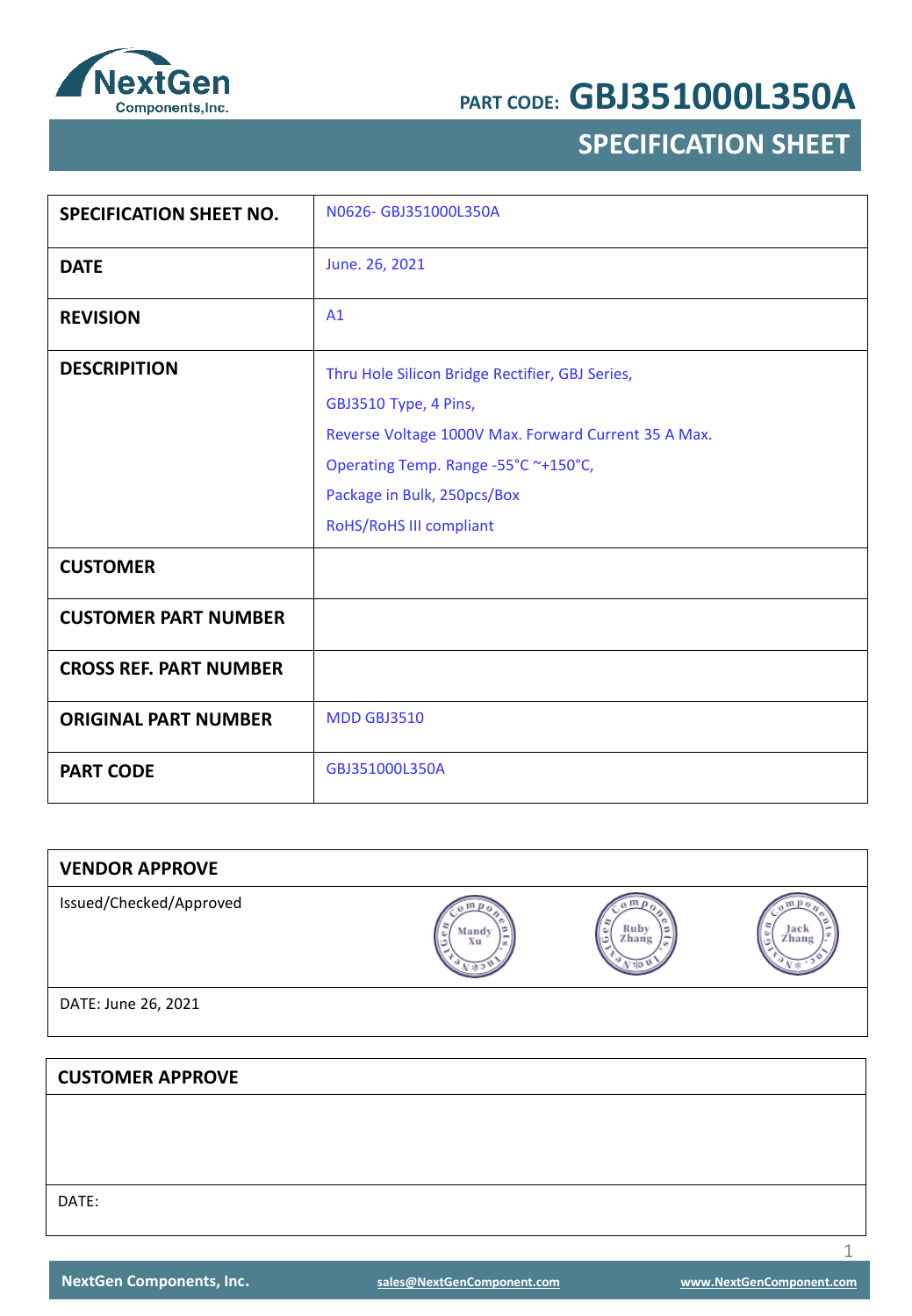

### **THRU HOLE BRIDGE RECTIFER GBJ SERIES**

#### **MAIN FEATURE**

- The technique plastic material has Underwrite Laboratory Flammability Classification 94V-0
- Rating to 1000V PRV
- Reliable low cost construction utilizing molded plastic
- Low forward voltage drop
- High current capability

#### **APPLICATION**

• For printed circuit board

#### **PART CODE GUIDE**



**ion**<sup>%</sup>

| <b>GBJ</b> | 351000 | 350A |
|------------|--------|------|
|            |        |      |

1) **GBJ**: Thru Hole Silicon Bridge Rectifier, GBJ Series, 4 Pins

2) **351000**: Type code for original part number GBJ3510

3) **L**: Package code, In Bulk, 250pcs/Box.

4) **350A:** Specification code for Reverse Voltage 1000V Max. Forward Current 35 A Max

#### **MORE ITEMS AVAILABLE**

| GBJ150050L1505  | GBJ150100L5010 | GBJ150200L1520 | GBJ150400L1540 | GBJ150600L1560 |
|-----------------|----------------|----------------|----------------|----------------|
| GBJ150800L1580  | GBJ151000L150A |                |                |                |
| GBJ2500050L2505 | GBJ250100L2510 | GBJ250200L2520 | GBJ250400L2540 | GBJ250600L2560 |
| GBJ250800L2580  | GBJ251000L250A |                |                |                |
| GBJ350050L3505  | GBJ350100L3510 | GBJ350200L3520 | GBJ350400L3540 | GBJ350600L3560 |
| GBJ350800L3580  | GBJ351000L350A |                |                |                |
| GBJ500050L5005  | GBJ500100L5010 | GBJ500200L5020 | GBJ500400L5040 | GBJ500600L5060 |
| GBJ500800L5080  | GBJ501000L500A |                |                |                |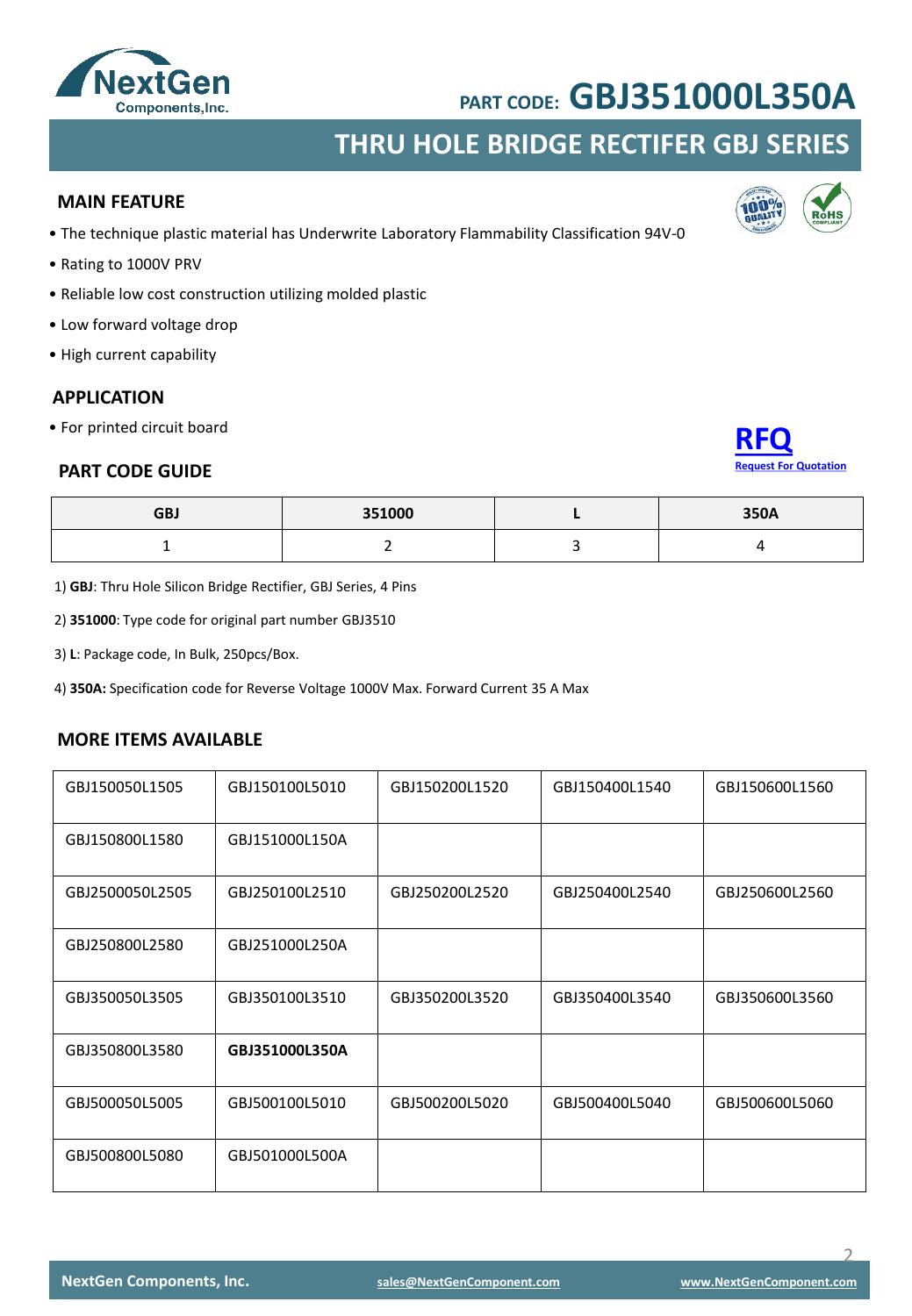

**THRU HOLE BRIDGE RECTIFER GBJ SERIES**

### **DIMENSION (Unit: Inch/mm)**

**Image for reference**



**Marking: GBJ3510**





**GBJ**

 $\overline{\mathcal{L}}$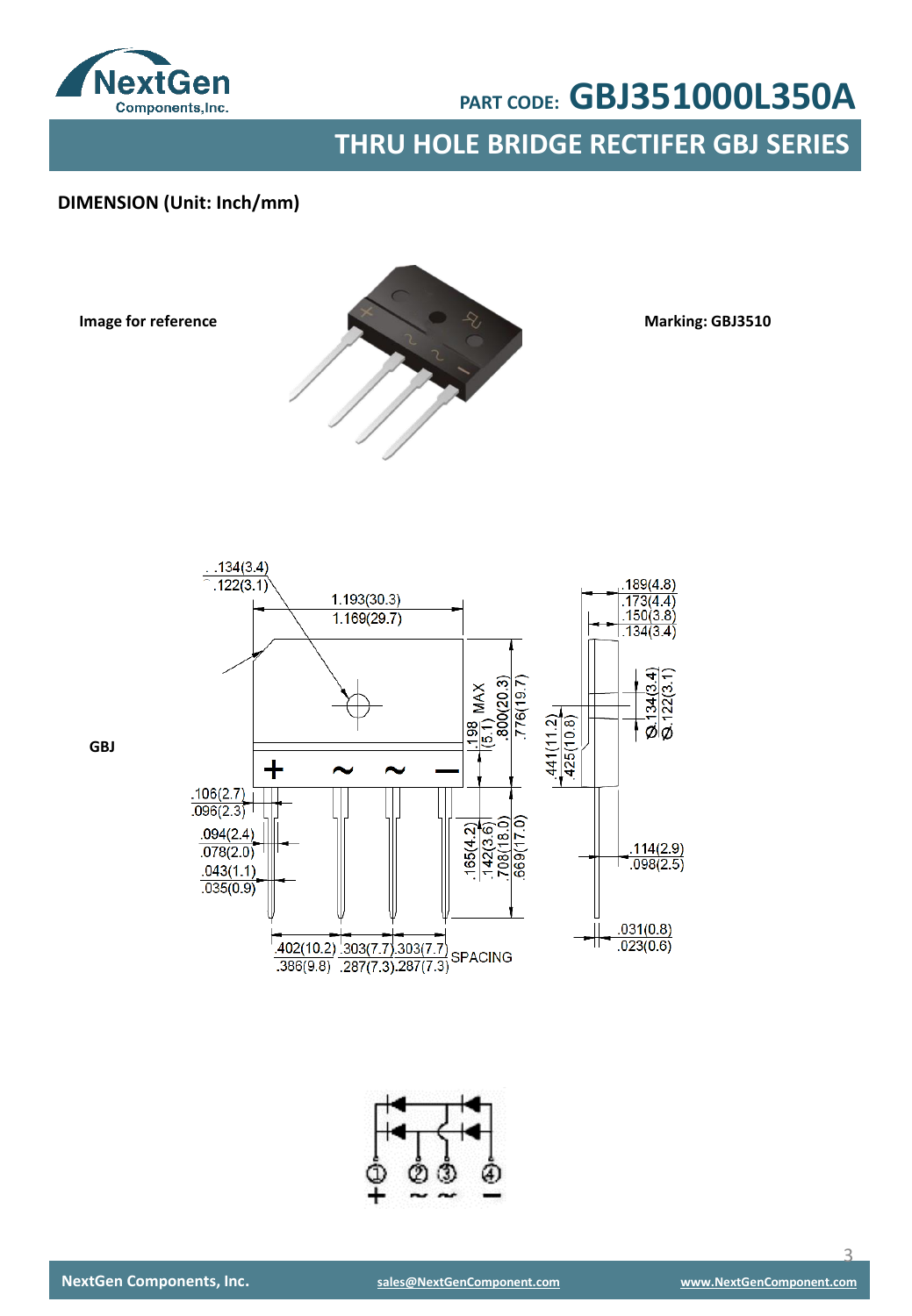

## **SMD SCHOTTKY BARRIER RECTIFER SMD GENERAL RECTIFER THRU HOLE BRIDGE RECTIFER GBJ SERIES**

#### **MECHANICAL DATA**

| Case                             | <b>Terminals</b>                                                | Polarity                           | <b>Mounting</b><br><b>Position</b> | Weight<br>per piece      |
|----------------------------------|-----------------------------------------------------------------|------------------------------------|------------------------------------|--------------------------|
| JEDEC GBJ molded<br>plastic body | Solder plated,<br>Solderable per<br>MIL-STD-750,<br>Method 2026 | Polarity symbol<br>marking on body | Any                                | $\overline{\phantom{0}}$ |

#### **MAX. RATING & CHARACTERISTICS**

| Parameter                                                                                              |                     | <b>SYMBOLS</b>  | <b>VALUE</b> |         | <b>UNITS</b> |                |
|--------------------------------------------------------------------------------------------------------|---------------------|-----------------|--------------|---------|--------------|----------------|
|                                                                                                        |                     |                 | Min.         | Typical | Max.         |                |
| Repetitive peak reverse voltage                                                                        |                     | <b>V</b> RRM    |              |         | 1000         | Volts          |
| <b>RMS voltage</b>                                                                                     |                     | V RMS           |              |         | 700          | Volts          |
| DC blocking voltage                                                                                    |                     | V <sub>DC</sub> |              |         | 1000         | Volts          |
| Average forward rectified current at Tc= 100°C<br>(see Note 3)                                         |                     | I AV            |              |         | 35           | A              |
| Peak forward surge current 8.3ms single half<br>sine-wave superimposed on rated load<br>(JEDEC Method) |                     | I FSM           |              | 400     |              | A              |
| Rating for Fusing (t<8.3ms)                                                                            |                     | $l^2t$          |              | 510     |              | $A^2S$         |
| Forward voltage drop per bridge element at 17.5A                                                       |                     | V <sub>F</sub>  |              |         | 1.1          | Volts          |
| DC reverse current at rated DC                                                                         | $TA = 25^{\circ}C$  | $\overline{R}$  |              |         | 10           | μA             |
| blocking voltage                                                                                       | $TA = 125^{\circ}C$ |                 |              |         | 0.5          | m <sub>A</sub> |
| <b>Thermal capacitance</b>                                                                             |                     | $C_{J}$         |              | 85      |              | pF             |
| <b>Thermal resistance (Note 3)</b>                                                                     |                     | R QJA           |              | 0.6     |              | °C/W           |
| Operating junction temperature range                                                                   |                     | TJ.             | $-55$        |         | $+150$       |                |
| Storage temperature range                                                                              |                     | T STG           | $-55$        |         | $+150$       | °C             |

Note

1. Ratings at 25 C ambient temperature unless otherwise specified. Single phase half-wave 60Hz, resistive or inductive load, for capacitive load current derate by 20%.

- 2. Measured at 1MHz and applied reverse voltage of 4.0V D.C.
- 3. Device mounted on 75\*75\*1.6mm cooper pads
- 4. The typical data above is for reference only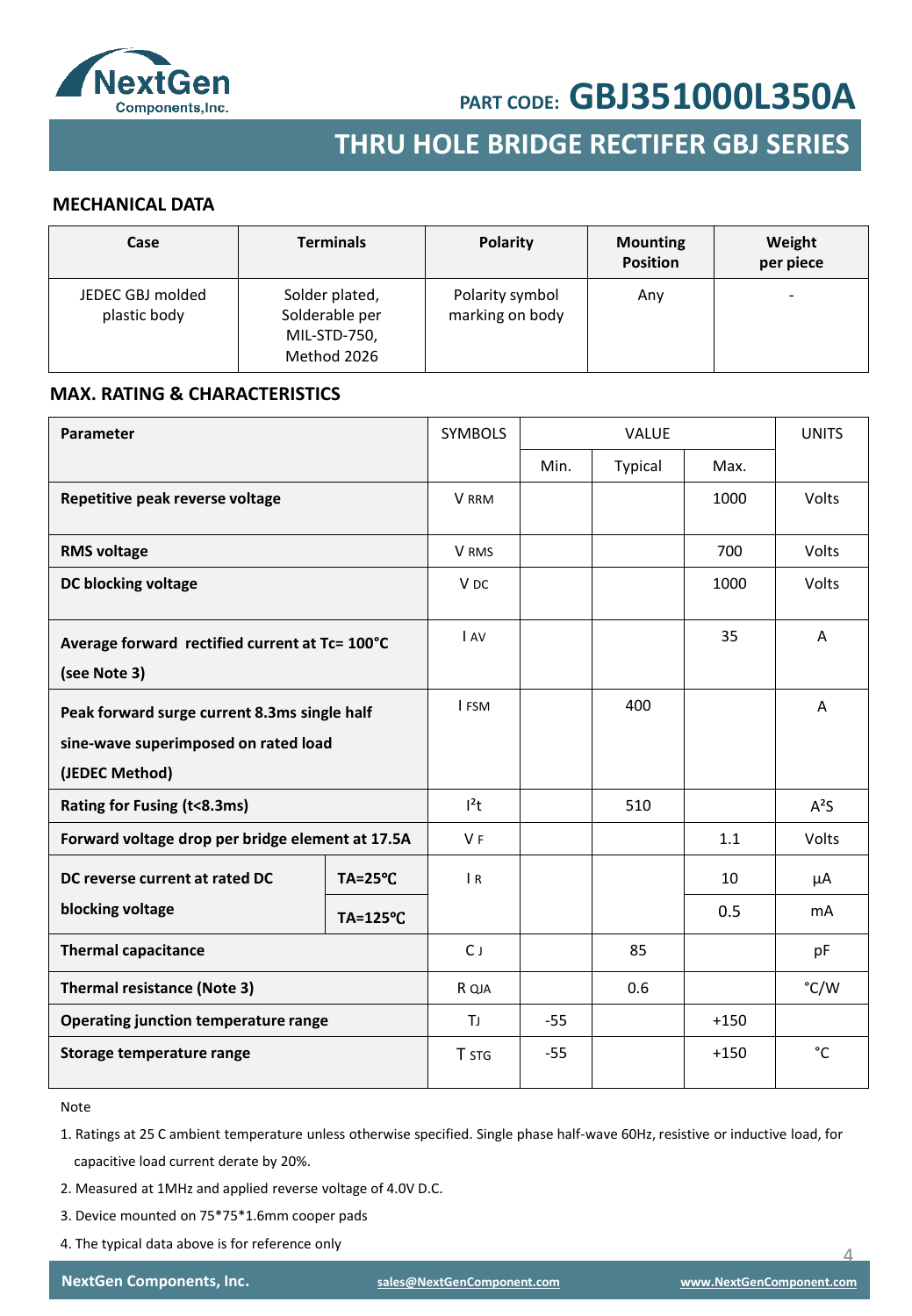

## **SMD GENERAL RECTIFER THRU HOLE BRIDGE RECTIFER GBJ SERIES**

### **RELIABILITY**

| <b>Number</b>  | <b>Experiment Items</b>                      | <b>Experiment Method And Conditions</b>                                                                        | Reference<br><b>Documents</b>  |
|----------------|----------------------------------------------|----------------------------------------------------------------------------------------------------------------|--------------------------------|
| $\mathbf{1}$   | Solder Resistance Test                       | Test 260°C± 5°C for 10 ± 2 sec.<br>Immerse body into solder 1/16" ± 1/32"                                      | MIL-STD-750D<br>METHOD-2031.2  |
| 2              | Solderability Test                           | 230°C ±5°C for 5 sec.                                                                                          | MIL-STD-750D<br>METHOD-2026.10 |
| 3              | <b>Pull Test</b>                             | 1 kg in axial lead direction for 10 sec.                                                                       | MIL-STD-750D<br>METHOD-2036.4  |
| 4              | <b>Bend Test</b>                             | 0.5Kg Weight Applied To Each Lead,<br>Bending Arcs 90 °C ± 5 °C For 3 Times                                    | MIL-STD-750D<br>METHOD-2036.4  |
| 5              | High Temperature Reverse<br><b>Bias Test</b> | TA=100°C for 1000 Hours at VR=80%<br>Rated VR                                                                  | MIL-STD-750D<br>METHOD-1038.4  |
| 6              | Forward Operation Life Test                  | TA=25°C Rated Average Rectified<br>Current                                                                     | MIL-STD-750D<br>METHOD-1027.3  |
| $\overline{7}$ | Intermittent Operation Life<br>Test          | On state: 5 min with rated IRMS Power<br>Off state: 5 min with Cool Forced Air.<br>On and off for 1000 cycles. | MIL-STD-750D<br>METHOD-1036.3  |
| 8              | <b>Pressure Cooker Test</b>                  | 15 PSIG, TA=121°C, 4 hours                                                                                     | MIL-S-19500<br>APPENOIXC       |
| 9              | <b>Temperature Cycling Test</b>              | -55°C~+125°C; 30 Minutes For Dwelled<br>Time 5 minutes for transferred time.<br>Total: 10 cycles.              | MIL-STD-750D<br>METHOD-1051.7  |
| 10             | <b>Thermal Shock Test</b>                    | 0°C for 5 minutes., 100°C for 5 minutes,<br>Total: 10 cycles                                                   | MIL-STD-750D<br>METHOD-1056.7  |
| 11             | <b>Forward Surge Test</b>                    | 8.3ms Single Sale Sine-wave One Surge.                                                                         | MIL-STD-750D<br>METHOD-4066.4  |
| 12             | <b>Humidity Test</b>                         | TA=65°C, RH=98% for 1000 hours.                                                                                | MIL-STD-750D<br>METHOD-1021.3  |
| 13             | High Temperature Storage<br>life Test        | 150°C for 1000 Hours                                                                                           | MIL-STD-750D<br>METHOD-1031.5  |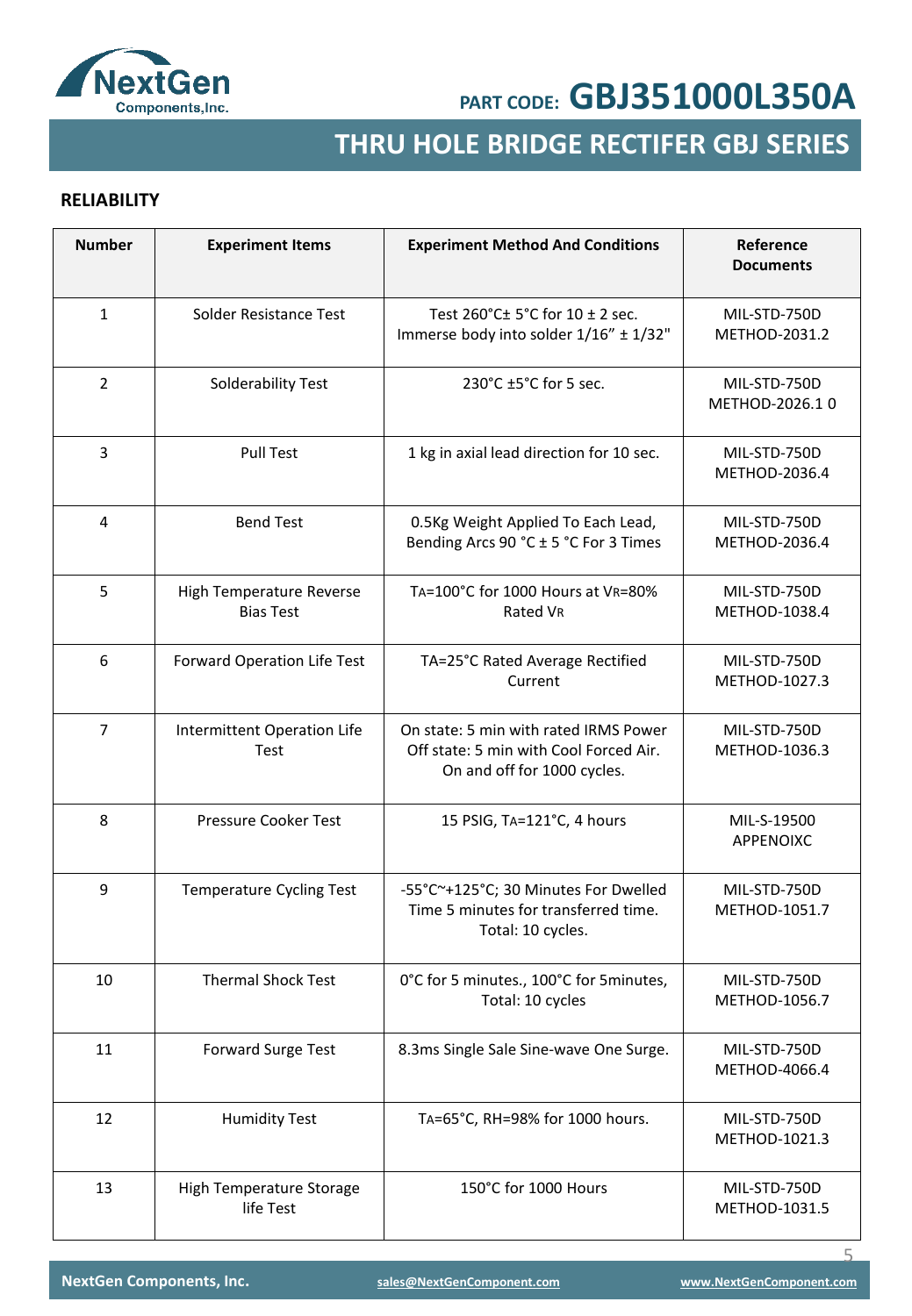

**THRU HOLE BRIDGE RECTIFER GBJ SERIES**

### **RATINGS AND CHARACTERISTIC CURVES (For Reference Only)**



#### FIG.3-TYPICAL REVERSE CHARACTERISTICS



FIG.2-MAXMUN NON-REPETITIVE **SURGE CURRENT** 400 PEAK FORWARD SURGE CURRENT, 350 300 250  $TJ=150^{\circ}C$ SINGLE -SINE-WAVE AMPERES 200 (JEDEC METHOD) 150 100 50  $\mathbf 0$  $\overline{a}$ 5  $10$ 20 50 100 1 NUMBER OF CYCLES AT 60Hz

FIG 4-TYPICAL FORWARD CHARACTERISTICS